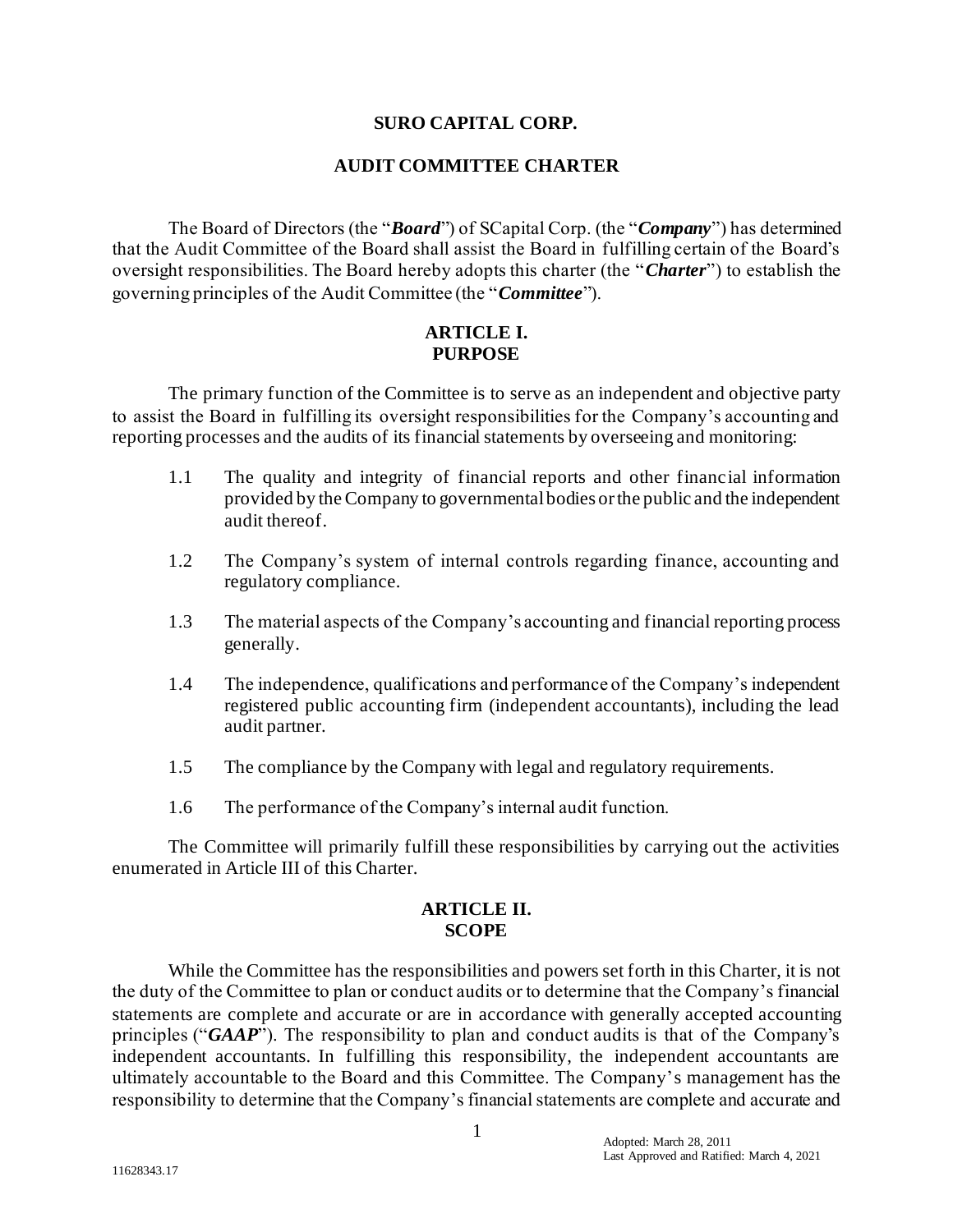in accordance with GAAP. It is also not the duty of the Committee to assure the Company's compliance with laws and regulations or compliance with the Company's code of ethics or code of business conduct. The primary responsibility for these matters also rests with the Company's management.

In order to fulfill its oversight responsibility, the Committee must be capable of conducting free and open discussions with management, independent accountants, internal auditors, employees and others regarding the quality of the financial statements and the system of internal controls.

### **ARTICLE III. RESPONSIBILITIES AND DUTIES**

## **Section 1. General Responsibilities**

To carry out its purposes, the responsibilities of the Committee shall be as follows:

- 1.1 Maintain open communications with the independent accountants, internal auditors, executive management and the Board.
- 1.2 Meet separately, from time to time, with management, the internal auditors and the independent accountants to discuss matters warranting attention by the Committee.
- 1.3 Regularly report Committee actions to the Board and make recommendations as the Committee deems appropriate.
- 1.4 Review the financial results presented in all reports filed with the Securities and Exchange Commission ("*SEC*").
- 1.5 Review reports issued by regulatory examinations and consider the results of those reviews to determine if any findings could have a material effect on the Company's financial statements.
- 1.6 Discuss the Company's disclosure, oversight of and conformity with the Company's Code of Business Conduct and Code of Ethics, and matters that may have a material effect on the Company's financial statements, operations, compliance policies and programs.
- 1.7 Review and reassess the adequacy of the Committee's Charter at least annually and recommend any changes to the full Board.
- 1.8 Take other actions required of the Committee by law, applicable regulations, or as requested by the Board.

In discharging its duties hereunder, the Committee shall have the authority, to the extent it deems necessary or appropriate, to retain independent legal, accounting or other advisers. The Company shall provide for appropriate funding, as determined by the Committee, for payment of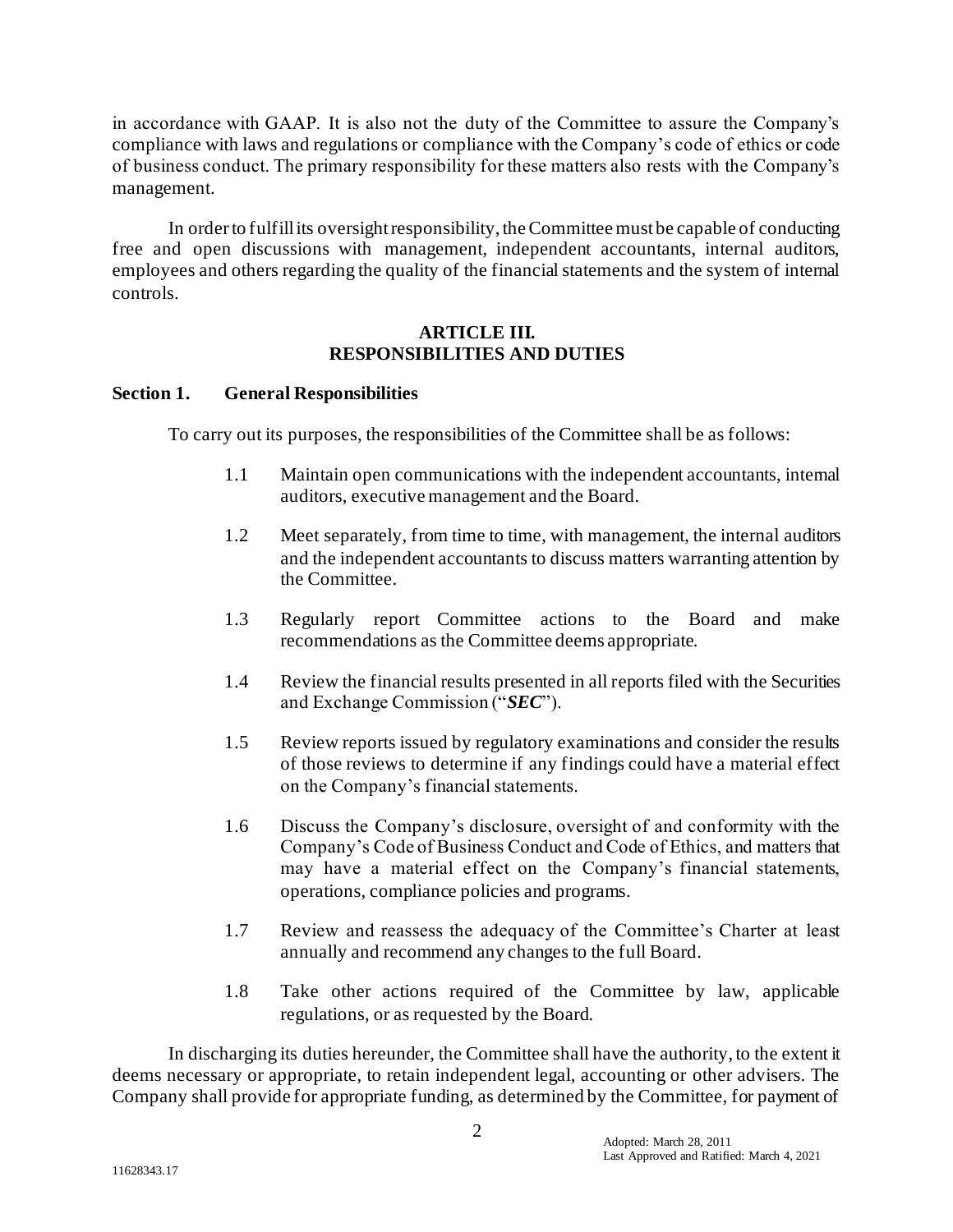compensation to the independent accountants for the purpose of rendering or issuing an audit report and to any advisers employed by the Committee, and for ordinary administrative expenses of the Committee that are necessary or appropriate in carrying out its duties.

# **Section 2. Responsibilities Regarding the Engagement of the Independent Accountants**

- 2.1 The Committee shall have the sole authority to appoint or replace the independent auditor (subject, if applicable, to shareholder ratification). The Committee shall be directly responsible for the compensation and oversight of the independent accountants (including resolution of disagreements between management and the independent accountants regarding financial reporting) for the purpose of preparing or issuing an audit report or related work. The independent accountant shall report directly to the Committee.
- 2.2 The Committee shall ensure the independence of the independent accountants by:
	- (a) Having the independent accountant deliver to the Committee at least annually a formal written statement delineating all relationships between the independent accountants and the Company and addressing at least the matters set forth in Independence Standards Board Standard No. 1; actively engaging in dialogue with the independent accountants about any relationships or services disclosed in such statement that may impact the objectivity and independence of the Company's independent accountants.
	- (b) Pre-approving audit and/or permissible non-audit services (including the fees charged and proposed to be charged by the independent accountants), subject to the de minimis exceptions under Section 10A(i)(1)(B) of the Securities Exchange Act of 1934, as amended (the "*Exchange Act*"), and as otherwise required by law. The Committee may form and delegate authority to subcommittees consisting of one or more members when appropriate, including the authority to grant pre-approvals of audit and permitted non-audit services, provided that decisions of such subcommittee to grant pre-approvals shall be presented to the full Committee at its next scheduled meeting.
	- (c) Ensuring the rotation of the lead (or coordinating) audit partner (or, if required by the rules and regulations of the SEC, other employees of the independent accountants) having primary responsibility for the audit and the audit partner responsible for reviewing the audit as required by law.
	- (d) Establishing and overseeing compliance with the guidelines relating to the Company's hiring of employees or former employees of the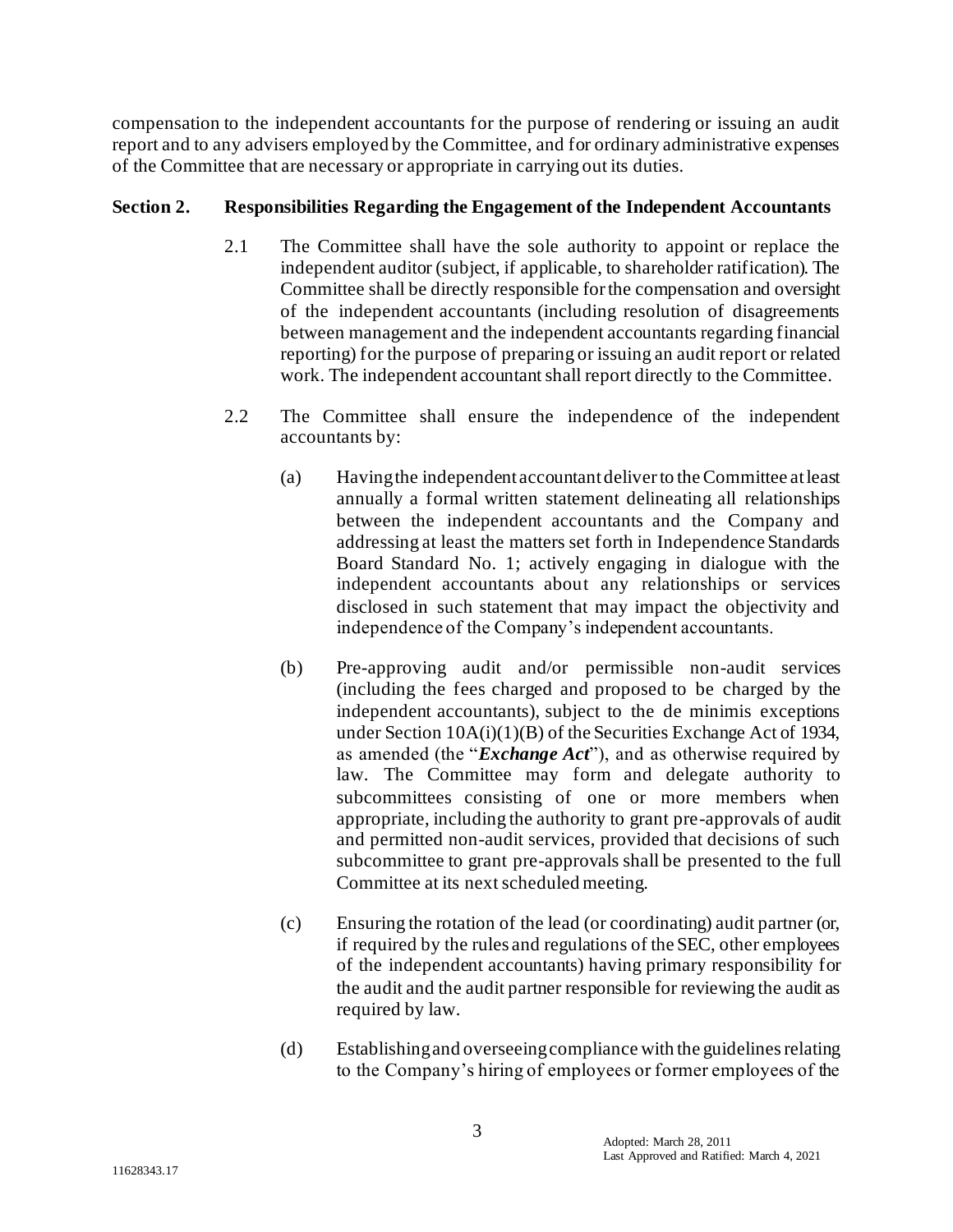independent accountants who participated in any capacity in the audit of the Company.

- 2.3 The Committee shall, at least annually, obtain and review a report by the independent accountants describing: the independent accountant's internal control procedures; any material issues raised by the most recent internal quality control review or peer review of the firm, or by any inquiry or investigation by governmental or professional authorities, within the preceding five years with respect to one or more independent audits carried out by the firm, and any steps taken to deal with any such issues; and all relationships between the independent accountants and the Company to assess the auditor's independence.
- 2.4 The Committee shall evaluate the qualifications, performance and independence of the independent accountants, including the following:
	- (a) evaluating the performance of the lead partner, and the quality and depth of the professional staff assigned to the Company;
	- (b) considering whether the accountant's quality controls are adequate;
	- (c) considering whether the provision of permitted non-audit services is compatible with maintaining the accountant's independence; and
	- (d) taking into account the opinions of management and any internal accounting staff.
- 2.5 The Committee shall review and present its conclusions regarding the independent accountants' qualifications, performance and, if applicable, its conclusions regarding the rotation of the independent accountants to the Board at least annually.

# **Section 3. Responsibilities for Reviewing the Annual External Audit and the Financial Statements**

The Committee shall:

- 3.1 Request the independent accountants to confirm that they are accountable to the Committee and that they will provide the Committee with timely analyses of significant financial reporting and internal control issues.
- 3.2 Review with management significant risks and exposures identified by management and management's steps to minimize them.
- 3.3 Review the scope of the external audit with the independent accountants.
- 3.4 Review with management and the independent accountants, as appropriate: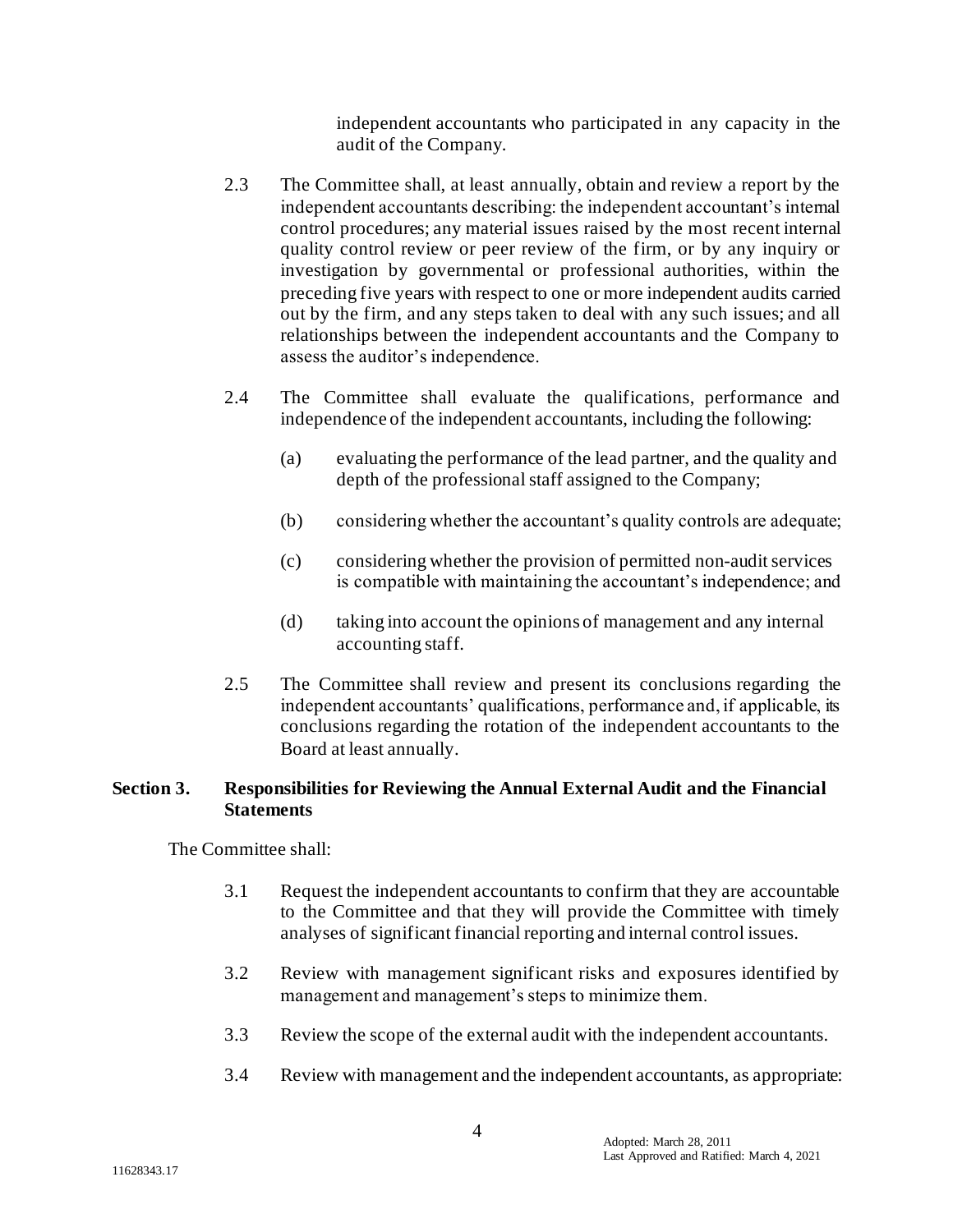- (a) The Company's internal controls, including computerized information system controls and security.
- (b) The Company's significant accounting policies.
- (c) The Company's annual audited financial statements and quarterly financial statements, including the Company's disclosures under "Management's Discussion and Analysis of Financial Condition and Results of Operations," before they are made public.
- (d) All alternative treatments of financial information within GAAP that have been discussed with management, ramifications of the use of such alternative disclosures and treatments, and the treatment preferred by the independent accountants.
- (e) Material written communications between the independent accountants and management, such as any management letter or schedule of unadjusted differences.
- (f) The Company's earnings press releases.
- 3.5 After the completion of the annual audit examination, or as needed throughout the year, discuss with management and the independent accountants:
	- (a) The Company's annual financial statements and related footnotes, including any adjustments to such statements recommended by the independent accountants.
	- (b) Any significant findings and recommendations made by the independent accountants with respect to the Company's financial policies, procedures and internal accounting controls together with management's responses thereto.
	- (c) The qualitative judgments about the appropriateness and acceptability of accounting principles, financial disclosures and underlying estimates.
	- (d) Any significant difficulties or problems with management encountered during the course of the audit.
	- (e) Any other matters about the audit procedures or findings that Generally Accepted Accounting Standards ("*GAAS*") require the auditors to discuss with the Committee.
	- (f) The form of opinion the independent accountants propose to render to the Board and the Committee and shareholders.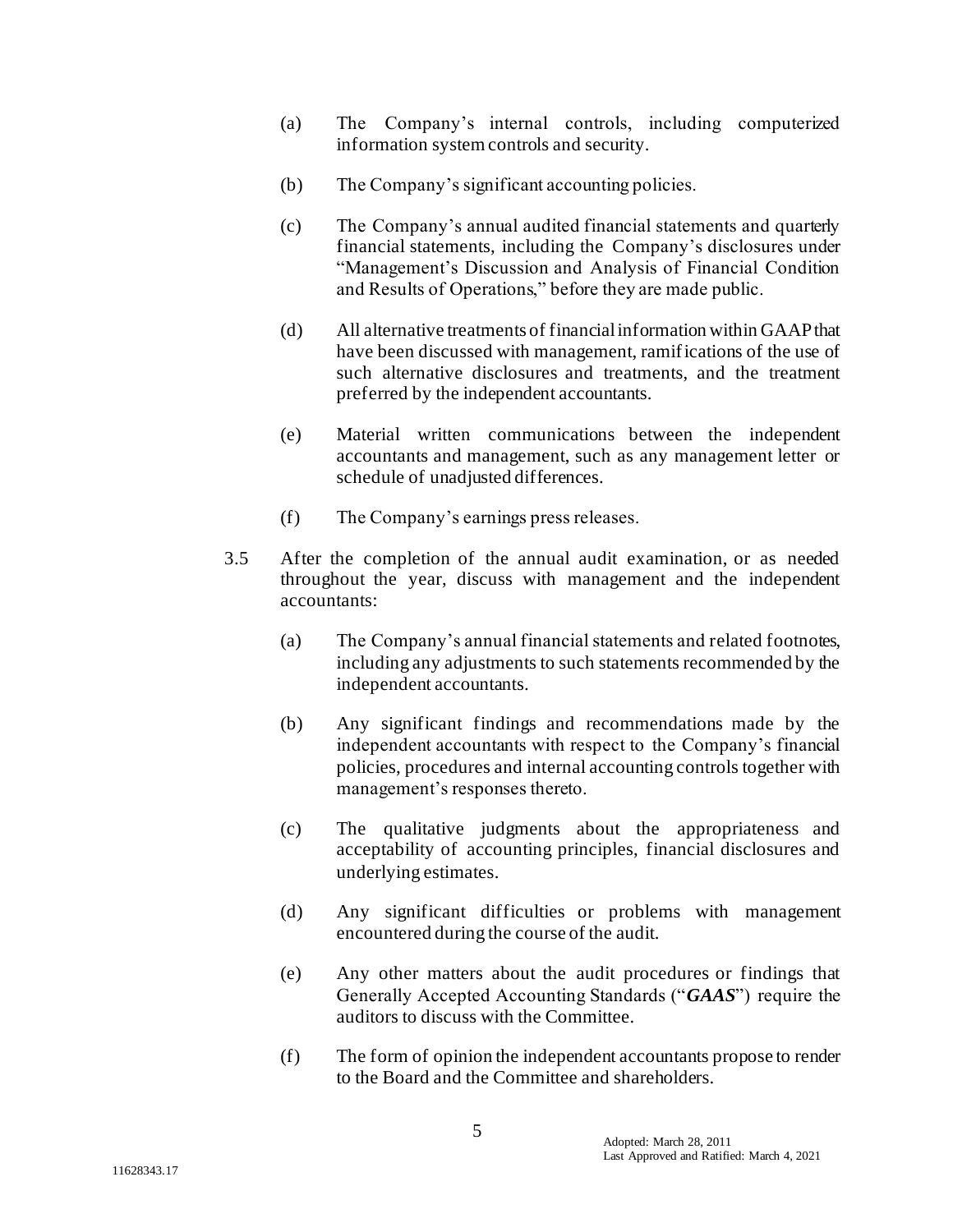- 3.6 Review disclosures made to the Committee by the Company's CEO and CFO during their certification process for the Form 10-K and Form 10-Q about any significant deficiencies in the design or operation of internal controls over financial reporting or material weaknesses therein and any fraud involving management or other employees who have a significant role in the Company's internal controls over financial reporting.
- 3.7 Recommend to the Board whether to include the audited financial statements in the Company's Form 10-K.
- 3.8 Review a presentation by the independent accountants with respect to the Company's qualification under Subchapter M of the Internal Revenue Code and amounts distributed and reported to stockholders for federal tax purposes.
- 3.9 Issue for public disclosure by the Committee the report required by the SEC to be included in the Company's annual proxy statement.

## **Section 4. Compliance Oversight Responsibilities**

The Committee shall:

- 4.1 Obtain from the independent accountants assurance that Section 10A(b) of the Exchange Act has not been implicated.
- 4.2 Investigate, when the Committee deems it necessary, improprieties or suspected improprieties in Company operations.
- 4.3 Follow the procedures of the Internal Reporting & Whistleblower Protection Policy, attached hereto as Annex A, which outlines the Committee's role in the review and treatment of complaints received by the Company regarding, among other things, questionable accounting or auditing matters.
- 4.4 Discuss with management and the independent accountants any correspondence with regulators or governmental agencies and any published reports which raise material issues regarding the Company's financial statements or accounting policies.

# **ARTICLE IV. COMMITTEE MEMBERSHIP**

The Committee shall be composed of three or more directors as determined by the Board, each of whom:

> 1.1 Shall be directors of the Company who (i) are not "interested persons" (as defined in the Investment Company Act of 1940, as amended) of the Company, (ii) are "independent directors" (as defined in Rule 5605(a)(2) of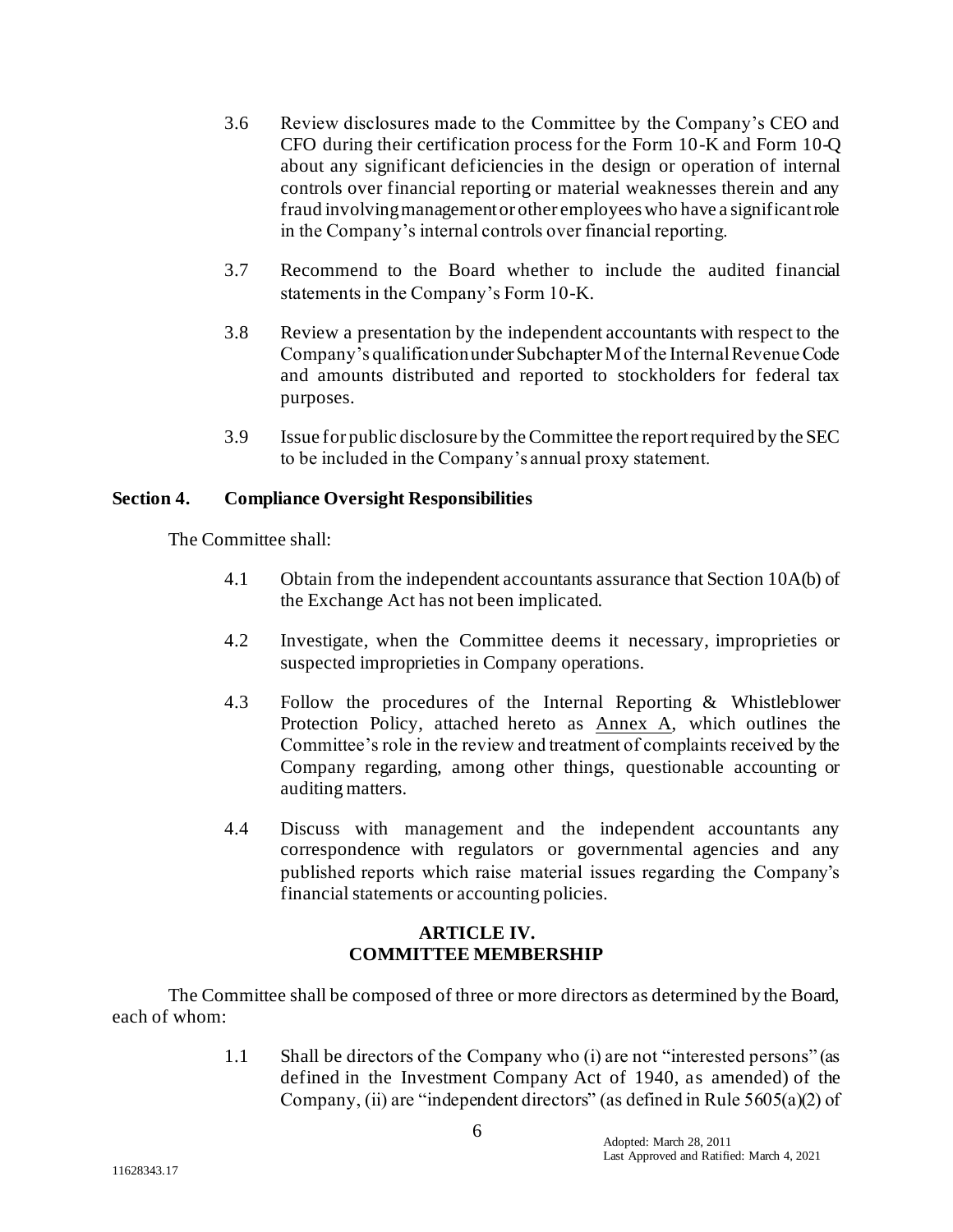the Nasdaq Stock Market's listing standards) and (iii) meet the independence requirements of Section 10A(m)(3) of the Exchange Act and the rules and regulations of the SEC, including the requirement that they not accept directly or indirectly any consulting, advisory, or other compensation from the Company (other than directors' fees received in his or her capacity as a member of the Committee, Board or another committee of the Board).

- 1.2 Shall be or shall become (within a reasonable period of time after his or her appointment) "financially literate," as such qualification is interpreted by the Board.
- 1.3 Shall have a basic understanding of finance and accounting practices and shall be able to read and understand financial statements. Committee members may enhance their familiarity with finance and accounting by participating in educational programs conducted by the Company or an outside consultant.

The members of the Committee shall meet the requirements of the rules of the Nasdaq Stock Market and all other applicable laws, rules or regulations, in each case, when, as and to the extent applicable to the Company. In addition, at least one member of the Committee shall have accounting or related financial management experience. To that end, the Committee shall consider at least annually whether one or more of its members qualify to be designated by the Board as an "audit committee financial expert," as such term is defined by the Sarbanes-Oxley Act of 2002 and rules adopted thereunder from time to time. The Committee shall report the results of its deliberations to the Board for further action as appropriate, including, but not limited to, a determination by the Board that the Committee membership includes or does not include one or more "audit committee financial experts" and any related disclosure to be made concerning this matter. If a vacancy exists due to the retirement or resignation of a member of the Committee who has been designated as an "audit committee financial expert," the Board will, as a matter of best practices, endeavor to fill such vacancy with another "audit committee financial expert," as soon as reasonably practicable thereafter. The designation of a member of the Committee as an "audit committee financial expert" will not increase the duties, obligations or liability of the designee as compared to the duties, obligations and liability imposed on the designee as a member of the Committee and of the Board.

The members of the Committee shall be elected by the Board annually or until their successors shall be duly elected and qualified. Unless a Committee Chair is elected by the full Board, the members of the Committee may designate a Chair by majority vote of the full Committee membership.

#### **ARTICLE V. MEETINGS**

The Committee shall meet at least four times each year, or more frequently as circumstances require. The Committee Chair may call a Committee meeting whenever deemed necessary and shall be responsible for meeting with the independent accountants at their request to discuss the interim financial results. The Committee may request any officer or employee of the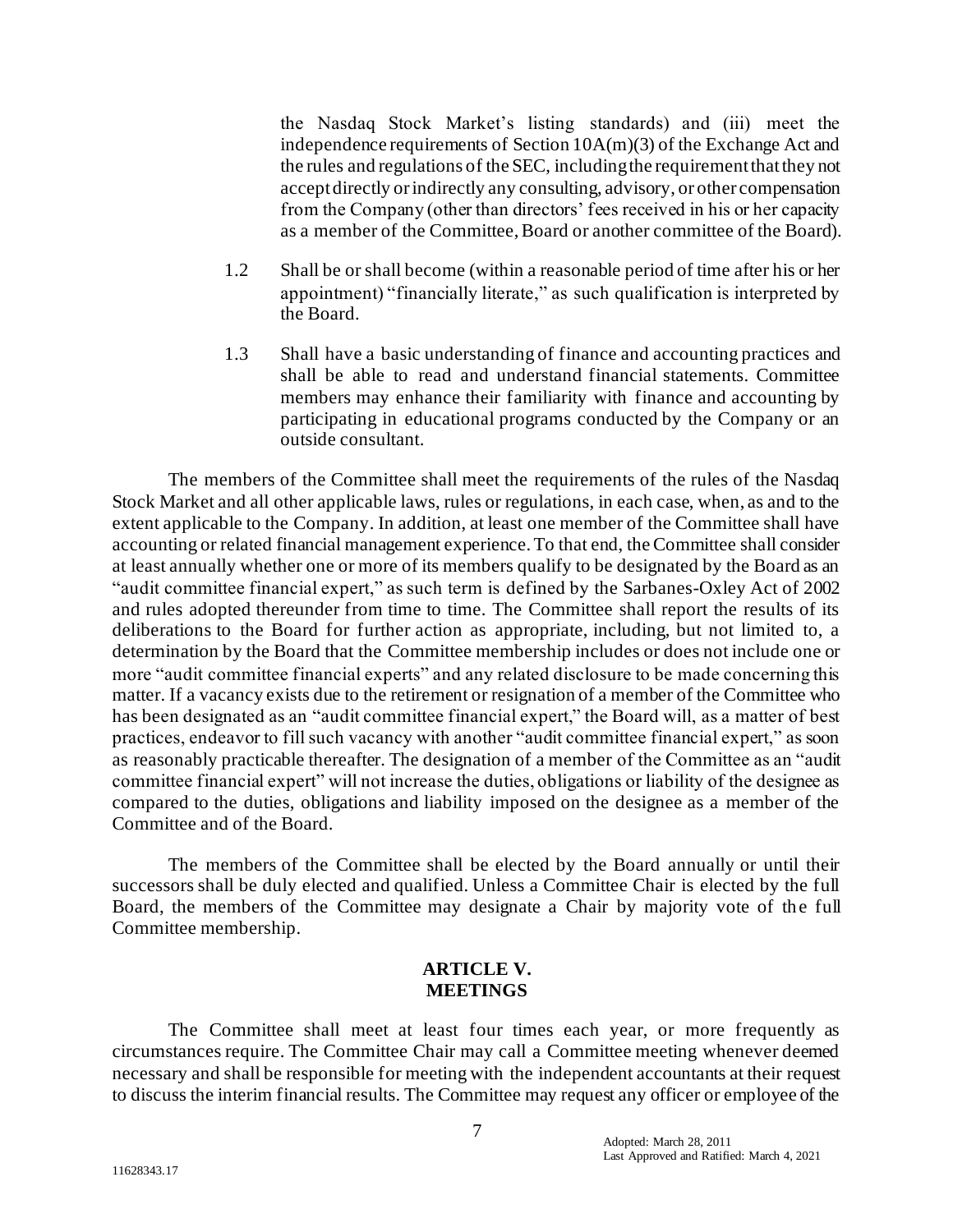Company or the Company's outside counsel or independent accountants to attend a meeting of the Committee or to meet with any members of, or consultants to, the Committee.

# **ARTICLE VI. EVALUATION**

The Committee shall conduct an annual review of the Committee's performance and this Charter and recommend changes to the Board as needed.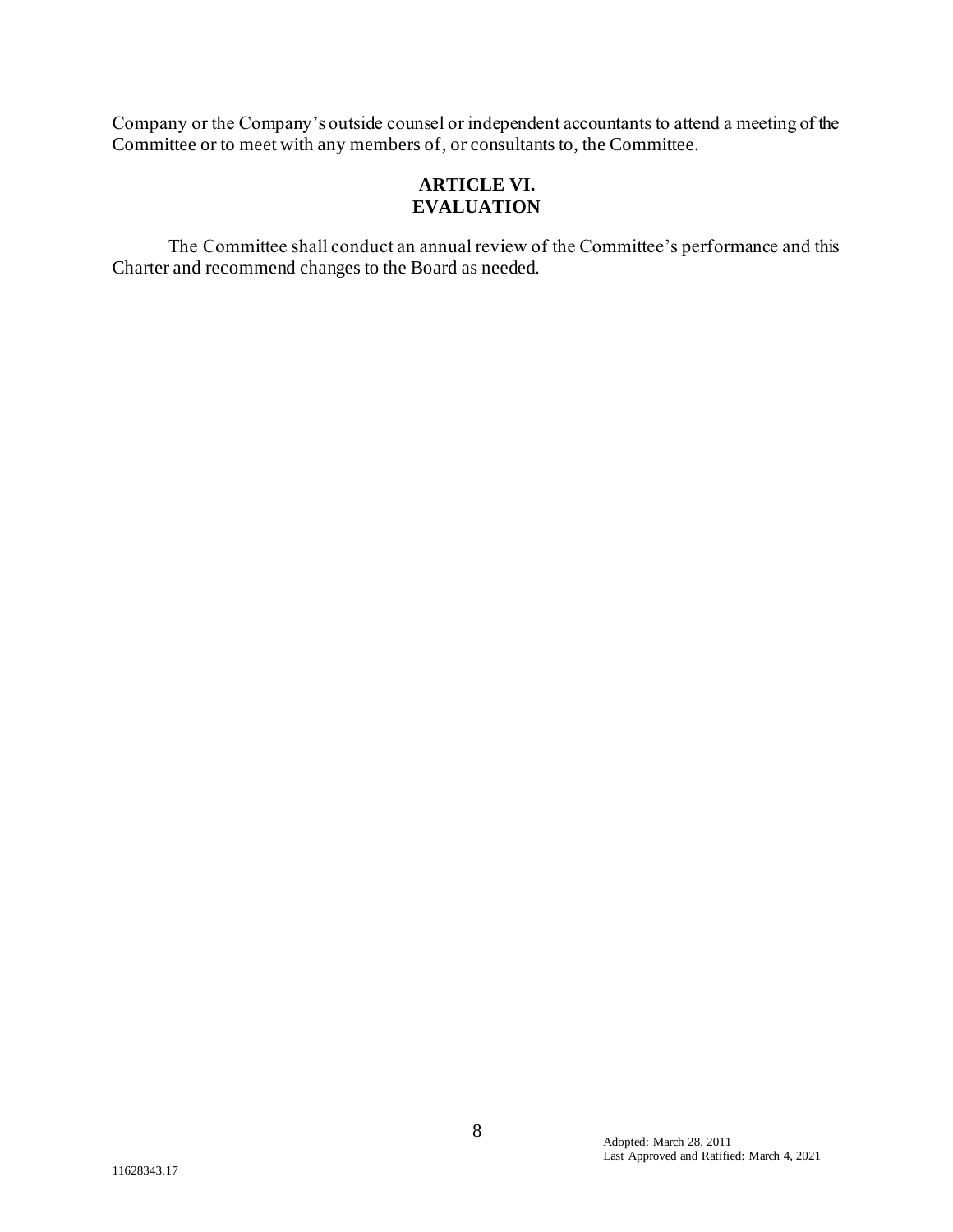## **Annex A**

## **INTERNAL REPORTING & WHISTLEBLOWER PROTECTION POLICY ("WHISTLEBLOWER POLICY")**

#### **FOR**

#### **SURO CAPITAL CORP.**

Section 301 of the Sarbanes-Oxley Act of 2002 requires U.S. securities exchanges and national securities associations to adopt listing standards requiring that audit committees of the boards of directors of listed public companies establish procedures for: (i) the receipt, retention, and treatment of complaints received by the issuer regarding accounting, internal accounting controls, or auditing matters; and (ii) the confidential, anonymous submission by employees of the issuer of concerns regarding questionable accounting or auditing matters.

Audit committees must maintain procedures for the confidential, anonymous submission of concerns relating to questionable accounting or auditing matters by officers or employees of the issuer, investment adviser, administrator, principal underwriter, or any other provider of accounting related services, as applicable (each, an "*Interested Party*" and collectively, the "*Interested Parties*").

This Whistleblower Policy has been adopted by SuRo Capital Corp. (the "*Company*"). The Company strives to create an environment in which officers and employees openly communicate with management regarding (i) potential violations of this Whistleblower Policy by an officer or employee of the Company; (ii) complaints about accounting concerns by officers or employees of an Interested Party; and (iii) complaints and or concerns about violations of any applicable U.S. federal securities law<sup>1</sup> (hereinafter, collectively referred to as "*Concerns*").

This policy applies to all officers and regular full-time, part-time and temporary employees of the Company. Suspected Concerns of the Company or another Interested Party or any of their respective officers, employees or agents must be reported immediately in accordance with this Whistleblower Policy.

The Company and its officers and employees may not discharge, demote, suspend, threaten, harass, intimidate, or in any other manner retaliate or discriminate against an officer or employee because the officer or employee (1) has provided information, caused information to be provided, or otherwise assisted in an investigation regarding any conduct which the officer or employee reasonably believes constitutes a Concern or (2) has filed, caused to be filed, testified, participated in or otherwise assisted in a proceeding filed or about to be filed relating to an alleged Concern.

<sup>&</sup>lt;sup>1</sup> These laws include, without limitation, the Securities Act of 1933, as amended; the Securities Exchange Act of 1934, as amended; the Investment Company Act of 1940, as amended; Title VI of the Gramm-Leach-Bliley Act of 1999, as amended; the Bank Secrecy Act of 1970, as it applies to funds and investment advisers; the Dodd-Frank Wall Street Reform and Consumer Protection Act; and any rules adopted by the Securities and Exchange Commission (the "*SEC*") or the U.S. Department of the Treasury under these or other applicable statutes.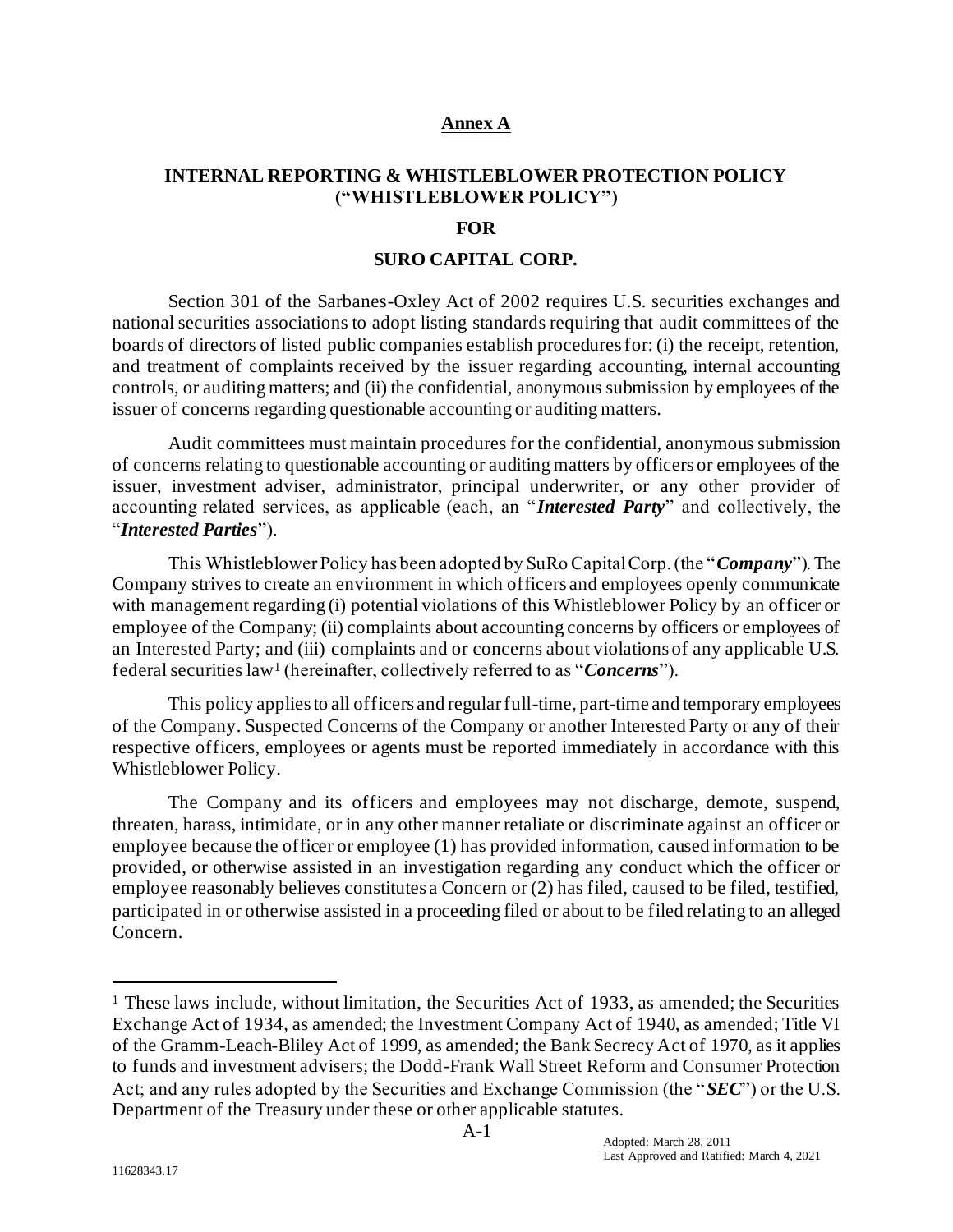Officers and employees are expected and encouraged to report incidents of alleged improper discharge, intimidation or discrimination as soon as possible in the manner described in this Whistleblower Policy.

## **Whistleblower Policy Exceptions**

Exceptions to this Whistleblower Policy must be approved by the Audit Committee (the "*Audit Committee*") of the Board of Directors (the "*Board*") of the Company.

## **Matters Covered by this Whistleblower Policy**

Concerns covered by this Whistleblower Policy include, but are not limited to, the following:

- fraud or deliberate error in the preparation, evaluation, review or audit of any financial statement of the Company;
- fraud or deliberate error in the recording and maintaining of financial records of the Company;
- deficiencies in or non-compliance with the Company's internal accounting controls;
- misrepresentation or false statement to or by a senior officer or accountant regarding a matter contained in the financial records, financial reports or audit reports of the Company;
- deviation from full and fair reporting of the Company's financial situation;
- the retaliation, directly or indirectly, or encouragement of others to do so, against anyone who reports a violation of this Whistleblower Policy; and
- attempts to influence inappropriately the Company's independent auditors.

# **Treatment and Handling of Concerns**

The Company's Chief Compliance Officer ("*CCO*") shall maintain a log of any suspected Concern reported in accordance with this Whistleblower Policy and shall investigate such suspected Concern in a timely manner. All reports and investigations will be kept confidential to the extent possible, consistent with the need to conduct an adequate investigation. The CCO shall retain records relating to each suspected Concern reported, the actions taken to investigate, and any response to such suspected Concern in accordance with the Company's document retention policy.

The CCO will provide to the Audit Committee a summary of the reports of suspected Concerns received by him or her during the prior quarter and the results of any investigations. If a material Concern has occurred that requires immediate attention, the Audit Committee will be informed promptly of this conclusion and the remedial measures being adopted.

The Audit Committee shall review and take any action it deems appropriate in its judgment with respect to any suspected Concern it is made aware of, including retention of any independent or expert advisors or meeting with officers or employees of the Company. Any review and evaluation of such report will include consideration of whether the matter(s) described in the report pertain to a Concern, the merits of the report, and whether further review and/or investigation is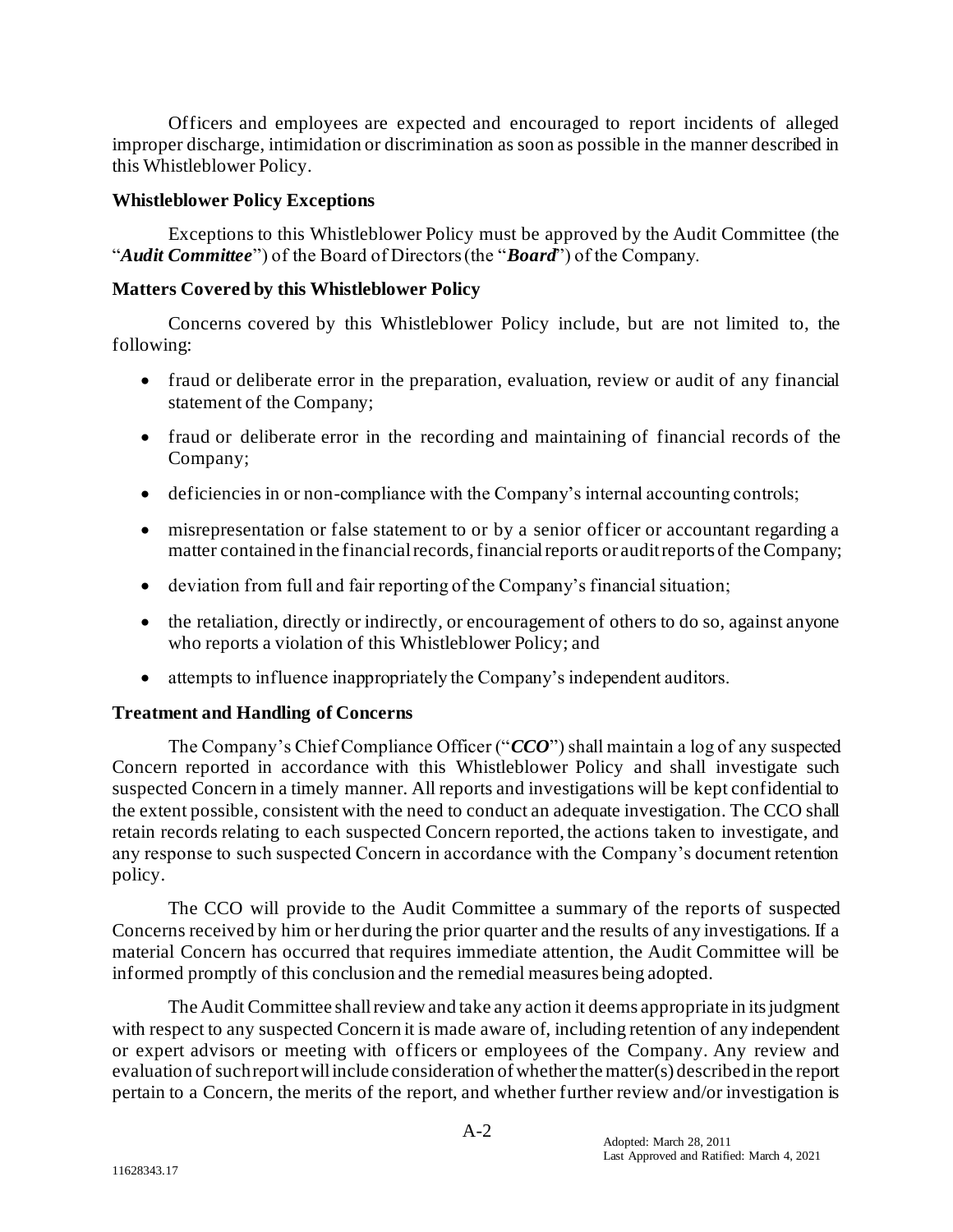warranted. Any decision by the Audit Committee to review or investigate any matter brought to its attention as a result of this Whistleblower Policy will not in any way be, or be deemed to be, a determination by the Audit Committee or the Company that any actions or inactions that are the subject of the report have, in fact, occurred or constitute a Concern.

### **Reporting Allegations of Suspected Concerns**

### *Reporting Management*

Officers and employees have an obligation to report Concerns.

## *No Retaliation*

This policy is intended to encourage and enable directors, officers and employees to raise Concerns for investigation and appropriate action. With this goal in mind, no director, officer, or employee who, in good faith, reports a Concern shall be subject to retaliation or adverse employment consequences.

## *Reporting Concerns*

Employees should submit Concerns in writing directly to the CCO by email to: Compliance@surocap.com.

Employees may also submit Concerns on a confidential, anonymous basis in writing, in a sealed envelope to the CCO by mail to:

SuRo Capital Corp. ATTN: Chief Compliance Officer One Sansome Street, Suite 730 San Francisco, California 94104

# *Handling of Reported Violations: CCO*

The CCO is responsible for investigating and ensuring resolution of all reported Concerns. The CCO may delegate, either to an officer or an appropriate outside professional advisor, the actual conduct of the investigation into the Concern, subject to his or her overall supervision. The CCO (or other person conducting the investigation) has the authority to utilize all resources reasonably available to him to assist in such investigation. With the approval of the CCO, outside legal, accounting and other professional advisors or consultants may also be used in connection with any such investigation.

After completion of his or her review and investigation, the CCO will report the findings of the review and investigation, including any recommendations or determinations, to the Chief Executive Officer ("*CEO*") or the chair of the Audit Committee. Upon receipt of such report, the CEO may, among other things, determine that corrective action is appropriate, that further review is required or that the reported Concern is not founded. *Reporting to the Company's CEO* 

In addition to reporting in person or by written correspondence to the CCO, an officer or employee may report suspected Concerns to the Company's CEO. Reporting may be made in an anonymous manner. Correspondence may be sent to: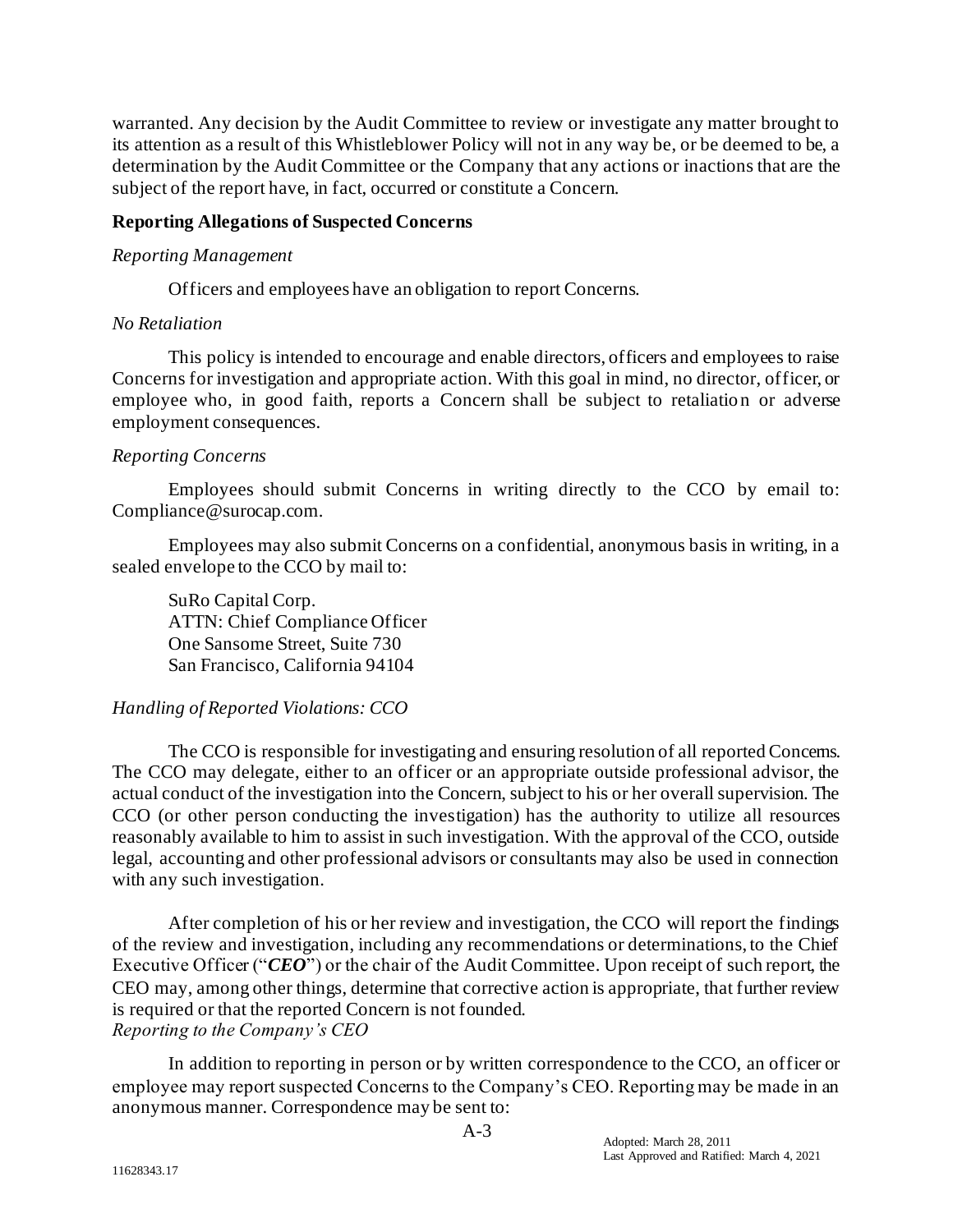SuRo Capital Corp. Attn: Chief Executive Officer One Sansome Street, Suite 730 San Francisco, California 94104

### *Reporting to the Audit Committee*

In addition to reporting to the CEO, an officer or employee may report suspected Concerns to the Chair of the Audit Committee, in which case the submission should be labeled: "To be opened by the Chair of the Audit Committee only." Reporting may be made in an anonymous manner. Correspondence may be sent to:

> SuRo Capital Corp. Attn: Chair of Audit Committee One Sansome Street, Suite 730 San Francisco, California 94104

### *Other Reporting*

Officers and employees should understand that nothing contained in this policy limits or impedes an officer's or employee's ability to report Concerns or lodge a complaint directly with the Equal Employment Opportunity Commission, the National Labor Relations Board, the Occupational Safety and Health Administration, the SEC or any other federal, state or local governmental agency or commission ("*Government Agencies*"). Officers and employees further understand that this Whistleblower Policy does not limit an officer's or employee's ability to communicate with any Government Agencies or otherwise participate in any investigation or proceeding that may be conducted by any Government Agencies or other authority, including providing documents or other information, without notice to the Company. This Whistleblower Policy does not limit officers' or employees' right to receive an award for information provided to any Government Agencies or other authority.

### *Acting in Good Faith*

Anyone reporting a Concern must act in good faith and have reasonable grounds for believing the information disclosed indicates an improper or fraudulent practice, or a violation of the federal securities laws.

# *Confidentiality*

Reports of Concerns, and investigations pertaining thereto, shall be kept confidential to the extent possible, consistent with the need to conduct an adequate investigation. Disclosure of reports of Concerns to individuals not involved in the investigation will be viewed as a serious disciplinary offense.

### *Reporting and Retention of Non-Human Resources-Related Complaints and Investigations*

The CCO will periodically report to the CEO on the status of all pending reported Concerns.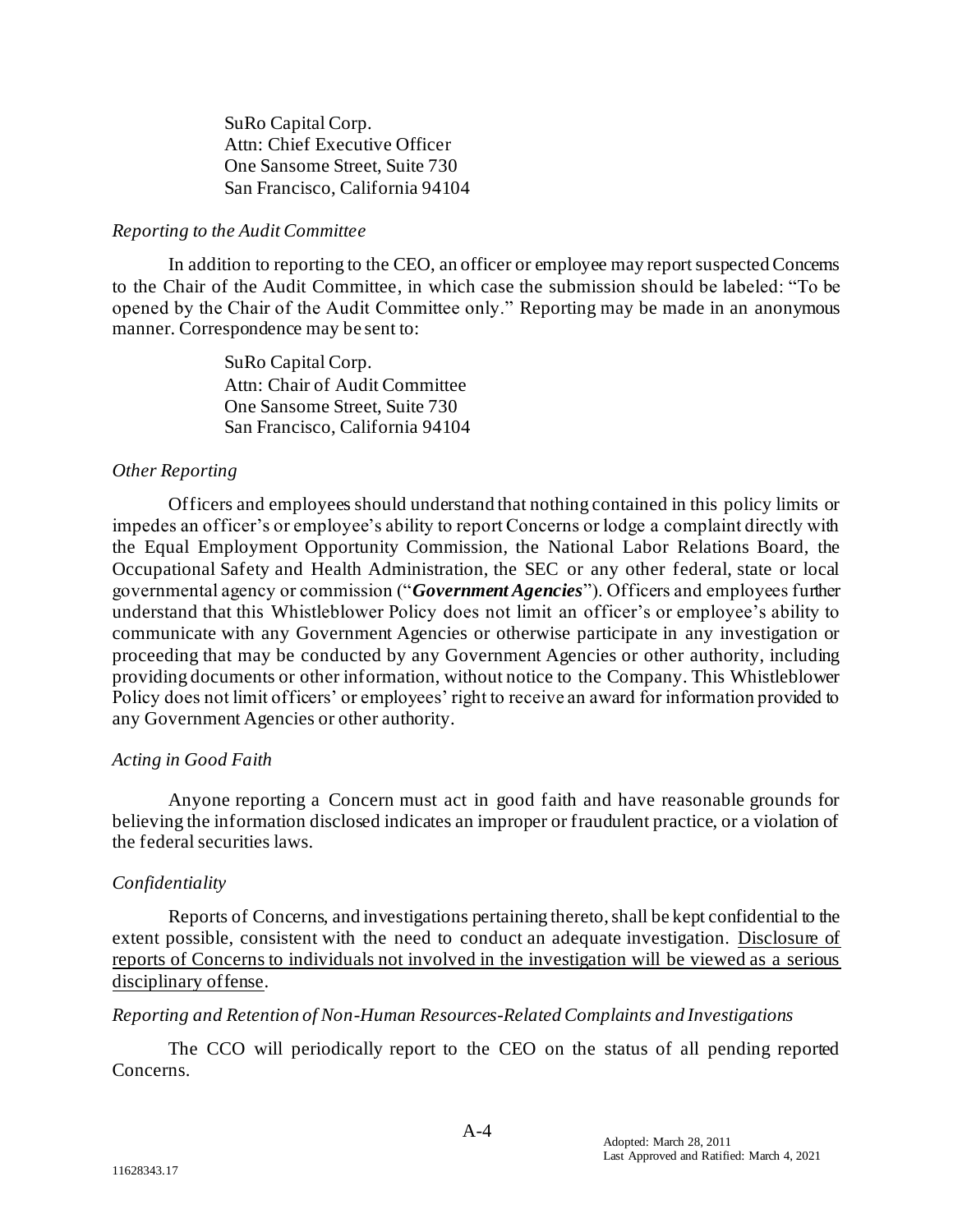## **Roles, Rights and Responsibilities of Whistleblowers**

A person or entity making a protected communication or disclosure is commonly referred to as a whistleblower. The whistleblower's role is as a reporting party. They are not investigators or finders of fact and only participate in investigations when requested. In addition, whistleblowers do not determine the appropriate corrective or remedial action that may be warranted.

Whistleblowers have the role of providing initial information related to a reasonable belief that a Concern has occurred. The motivation of a whistleblower is irrelevant to the consideration of the validity of the allegations. However, the intentional filing of a false report, whether orally or in writing, is itself a Concern that the Company has the right to act upon.

Whistleblowers should gather evidence for which they have a right of access. Improper access may itself be a Concern.

The Company expects whistleblowers to be candid and set forth all known information regarding reported allegations to investigators. Persons making a report of alleged Concerns may be asked to be interviewed by Company investigators.

Anonymous whistleblowers are expected to provide sufficient corroborating evidence to justify the commencement of an investigation. Unspecified wrongdoing or broad allegations without verifiable evidentiary support will not cause an investigation to be undertaken. Because of the inability of investigators to interview anonymous whistleblowers, it may be more difficult to evaluate the credibility of the allegations and therefore, less likely to cause an investigation to be initiated.

Confidentiality of the identity of whistleblowers will be maintained to the extent possible within the legitimate needs of law and the investigation. If the whistleblower discloses his/her identity beyond the person to whom the suspected Concern is reported, the Company will no longer be obligated to maintain such confidence.

A whistleblower's right to protection from retaliation does not extend immunity for any complicity in the matters that are the subject of the allegations or an ensuing investigation.

Whistleblowers have a right to be informed of the outcome of their having made a protected disclosure unless there exist overriding legal or public interest reasons not to do so.

### **Compliance and Disciplinary Action**

The Company may take disciplinary action against any officer or employee who willfully violates or circumvents this Whistleblower Policy, or in other appropriate circumstances.

### *Description of Disciplinary Action*

Disciplinary Action may be taken:

- Against any officer or employee who directs, authorizes or participates (directly or indirectly) in conduct that violates this Whistleblower Policy.
- Against any officer or employee who knowingly fails to report suspected Concerns as described in this Whistleblower Policy.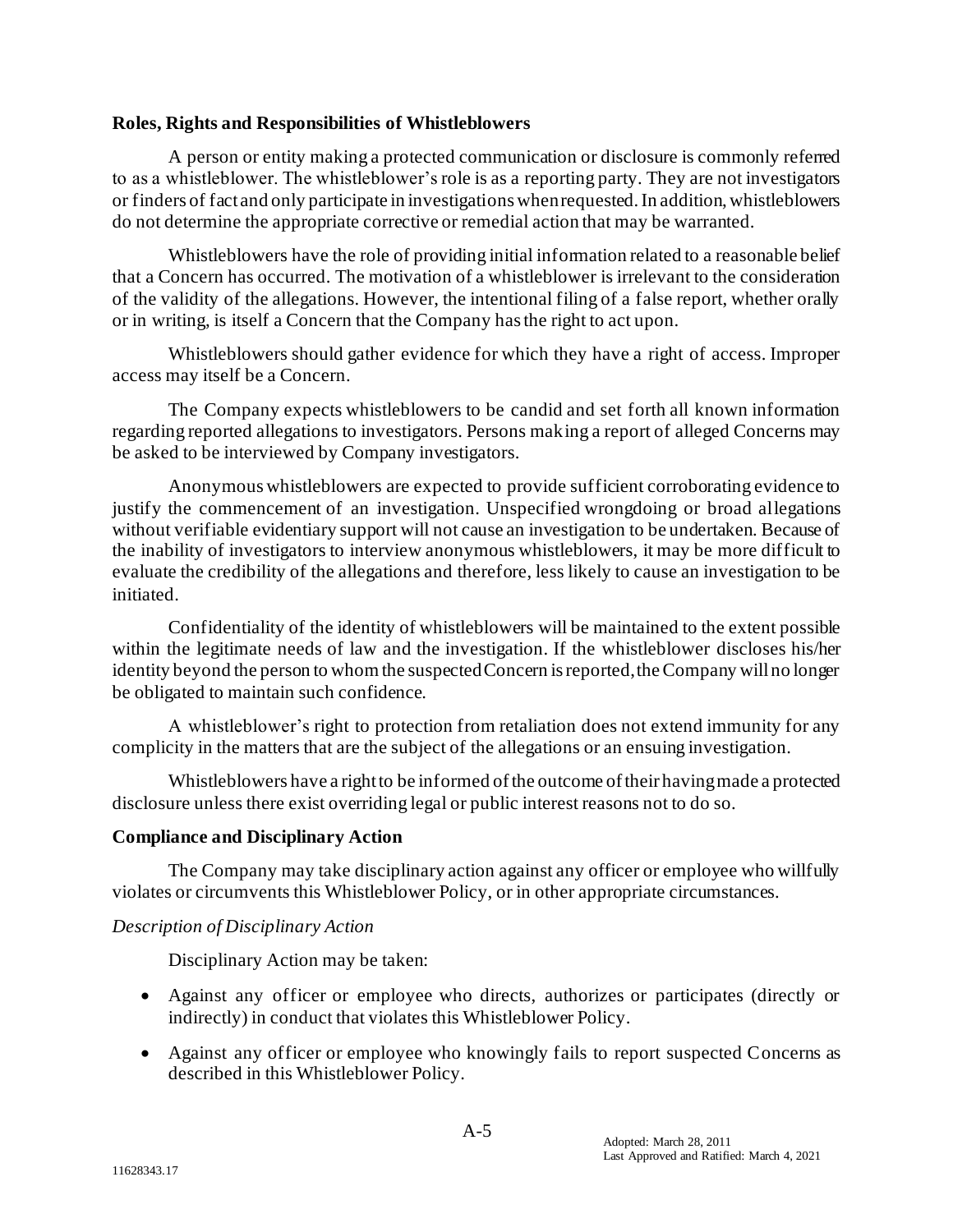- Against any officer or employee who knowingly fails to report a violation or knowingly withholds relevant and material information concerning a violation of this Whistleblower Policy.
- Against the violator's supervisor(s), to the extent that the circumstances of the violation reflect inadequate supervision or a lack of diligence.
- Against any officer or employee who attempts to retaliate, directly or indirectly, or encourages others to do so, against anyone who reports a violation of this Whistleblower Policy or a suspected Concern.

Disciplinary action may include reprimand, demotion, suspension, termination, referral for criminal prosecution, and reimbursement to the Company or the government for any losses or damages.

## **Procedures and Duties**

The Company shall obtain certificates of compliance with this Whistleblower Policy or a comparable whistleblower protection policy (a "*Whistleblower Program*") from all "covered service providers" to the Company. "Covered Service Providers" shall mean, as applicable, the Company's transfer agent, fund administrator, sub-administrator, investment adviser, custodian, independent registered public accountant, any sub-investment adviser and any other service provider for the Company. The Company shall designate a compliance person to oversee the collection of these certificates and shall provide the name of designated compliance person to the Board.

On an annual basis, the Company shall provide to the Board a summary of compliance with this Whistleblower Policy, which will include a current listing of Covered Service Providers and a certificate of compliance from each Covered Service Provider.

Notwithstanding any other provision herein, the Company may delegate the responsibility of obtaining this information to an administrator, provided that the administrator consents to providing these services and this arrangement is approved by the Board.

# **This Document Not a Contract**

This Whistleblower Policy does not constitute a contract of any kind, nor does it limit the Company's right to take disciplinary action in other circumstances. Employment at the Company is "at will" and may be terminated at any time by the Company, the officer or the employee, with or without any previous notice, unless a formal written agreement between the Company and the officer or the employee, as applicable, provides otherwise.

### **Available Assistance**

It is essential that all officers and employees understand this Whistleblower Policy and prevent conduct that could bring the Company's integrity into question. Since many of the issues that arise under this Whistleblower Policy may involve interpretive questions, the CCO has been entrusted with providing guidance and answering day-to-day questions on this Whistleblower Policy.